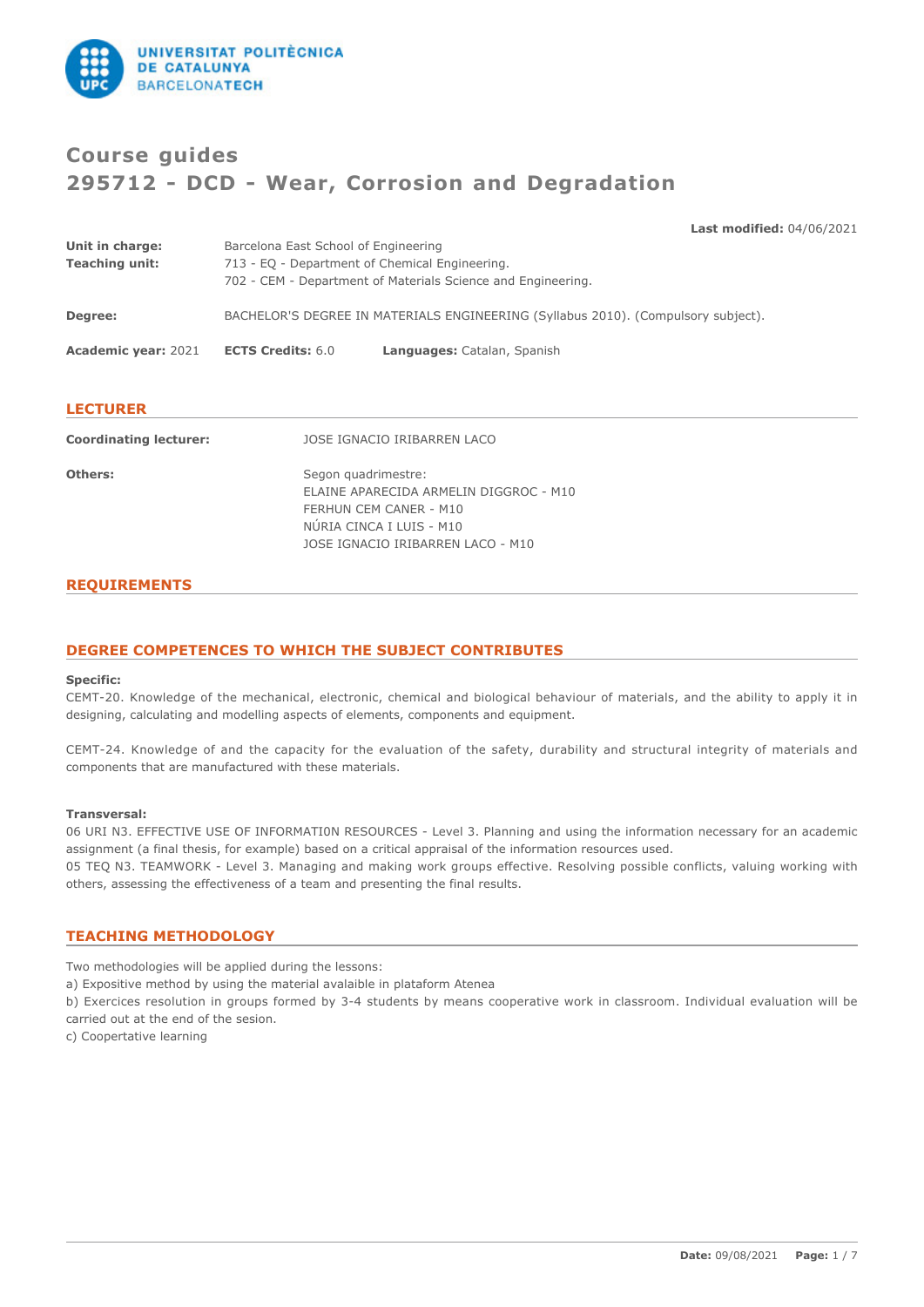

### **LEARNING OBJECTIVES OF THE SUBJECT**

Tha main objective is to prepare specialists technics in corrosion in order to avoid the economics loss in public and privates enterprises.

Specific objectives:

Know the thermodynamic and kinetics basis of the corrosion.

Anticipate the corrosion and apply the

Study and diagnose differents types of corrosion.

Select suitably the corrosion resistent materials.

Corrosion prevention and protection solutions.

Know the basic fundamental of wear, degradation and corrosion.

Study and diagnose differents types of wear, degradation and corrosion

#### **STUDY LOAD**

| <b>Type</b>       | <b>Hours</b> | Percentage |
|-------------------|--------------|------------|
| Self study        | 90,0         | 60.00      |
| Hours large group | 60,0         | 40.00      |

**Total learning time:** 150 h

#### **CONTENTS**

**1. Introduction. Corrosion basics. Thermodynamic aspects. Nernst equation**

**Full-or-part-time:** 6h Theory classes: 2h Practical classes: 2h Self study : 2h

### **2. Pourbaix diagrams obtention. Applications.**

**Full-or-part-time:** 6h Theory classes: 2h Practical classes: 2h Self study : 2h

**3. Corrosion kinetics. Activation polarization. Tafel equation and Evans diagrams. Concentration and resistance polarization. Pasivation. Flade potential.**

**Full-or-part-time:** 6h Theory classes: 2h Practical classes: 2h Self study : 2h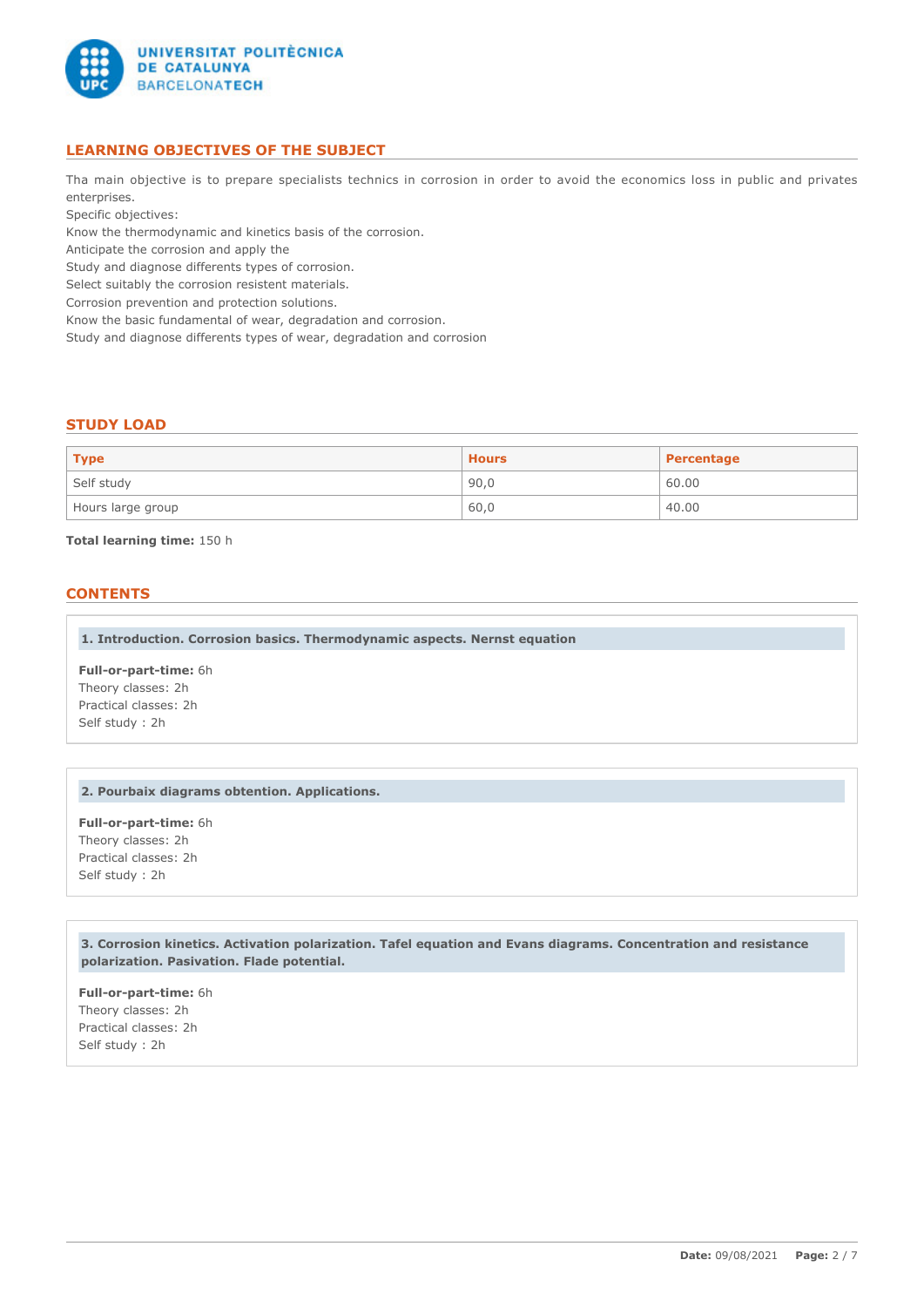

**4. Types of corrosion. Environmental, water, soil, microbiological and marine corrosion. Galvanic, uniform, located, intergranular and stress corrosion cracking.**

**Full-or-part-time:** 6h Theory classes: 2h Practical classes: 2h Self study : 2h

**5. Cathodic protection. Protection by sacrificial anodes. Characteristics of the sacrificial anodes. Anodes number calculation and their probable life. Protection by impressed current. Applications.**

**Full-or-part-time:** 4h Theory classes: 1h Practical classes: 1h Self study : 2h

**6. Anticorrosive coatings. Electrolytic metallic coatings. Characteristics of the electrolytics processes. Immersion coatings . Organic coatings. Paints. Properties, formulation and quality control**

**Full-or-part-time:** 6h 30m Theory classes: 2h 30m Practical classes: 2h Self study : 2h

#### **Chapter 7**

#### **Description:**

Thermodynamic considerations. Initial states of oxidation. Oxidation kinetic. Electric conductivity of oxides. Oxides types. Alloys oxidation.

**Full-or-part-time:** 12h Theory classes: 4h Practical classes: 4h Self study : 4h

#### **Chapter 8**

#### **Description:**

Metal oxidation. Thermodynamic considerations. Initial states of oxidation. Oxidation kinetic. Electric conductivity of oxides. Oxides types. Alloys oxidation.

**Full-or-part-time:** 5h 30m Theory classes: 2h Practical classes: 2h Self study : 1h 30m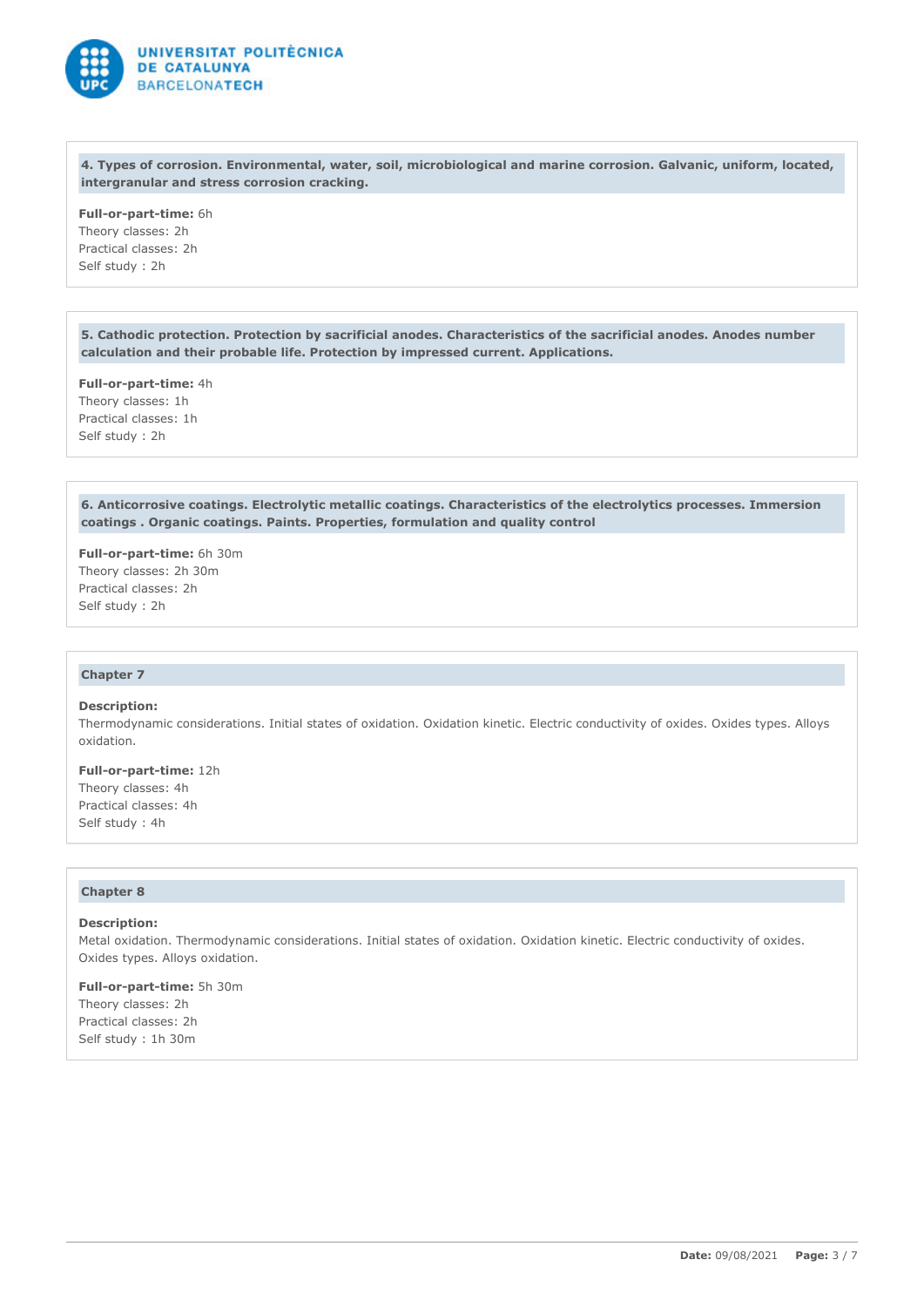

## **Chapter 9**

#### **Description:**

Nature and texture of surfaces. Surfaces contact. Measure and origins of friction. Friction theories. Friction between materials. Types of deterioration. Processes of mechanical deterioration. Corrosive deterioration. Deterioration map. Lubrication. Materials properties. Systems to prevent the deterioration.

**Full-or-part-time:** 17h Theory classes: 6h Practical classes: 5h Self study : 6h

### **ACTIVITIES**

#### **CONTINUOUS EVALUATION 1**

**Description:** Exercises resolution of unit 1

**Specific objectives:** Evaluation of the exercises sesion profit

**Material:** Work exercises of unit 1

**Delivery:** At the end of the sesion

**Full-or-part-time:** 2h Theory classes: 2h

### **CONTINUOUS EVALUATION 2**

**Description:** Exercises resolution of unit 2

**Specific objectives:** Evaluation of the exercises sesion profit

**Material:** Work exercises of unit 2

**Delivery:** At the end of the sesion

**Full-or-part-time:** 2h Theory classes: 2h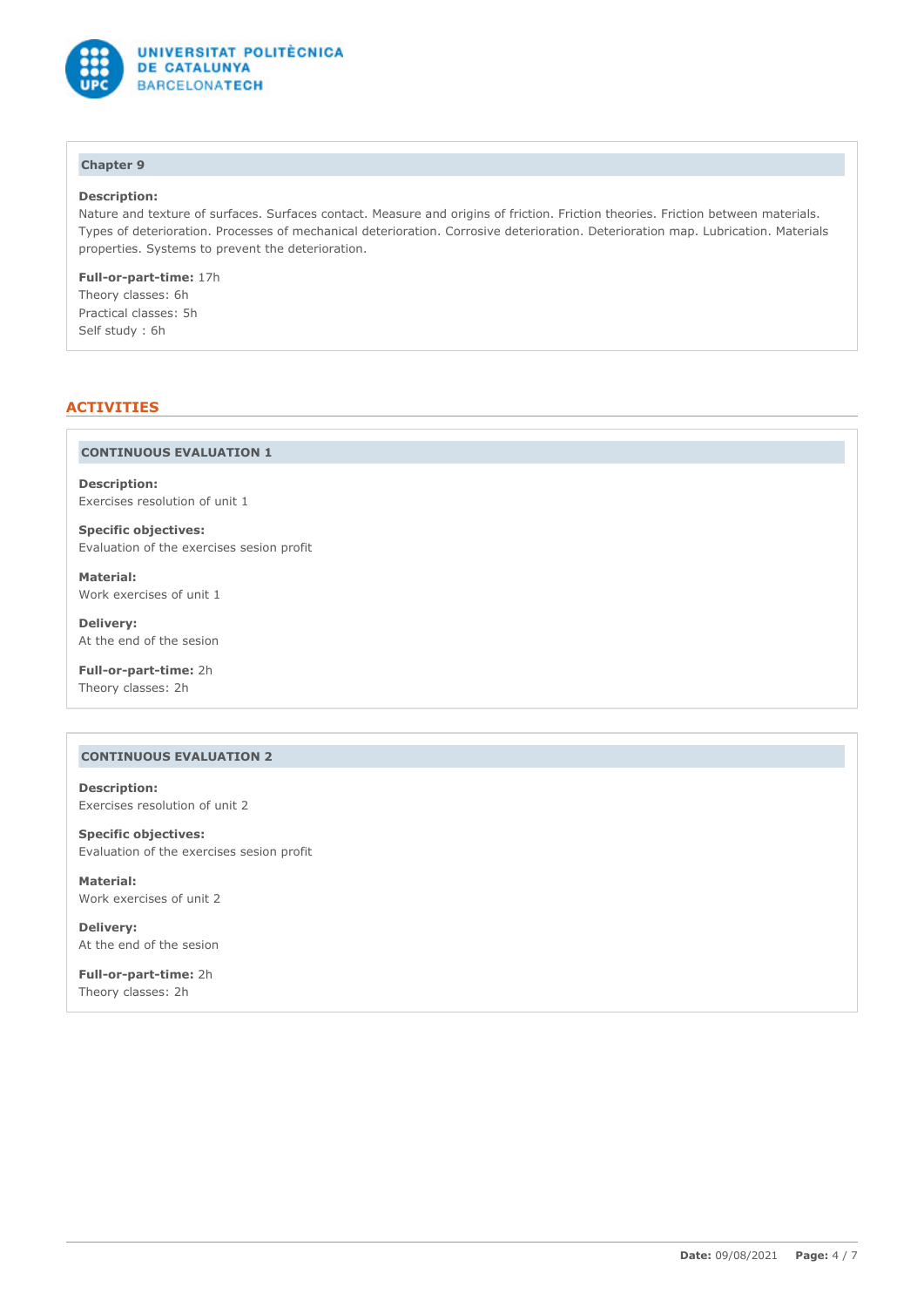

### **CONTINUOUS EVALUATION 3**

**Description:** Exercises resolution of unit 3

**Specific objectives:** Evaluation of the exercises sesion profit

**Material:** Work exercises of unit 3

**Delivery:** At the end of the sesion

**Full-or-part-time:** 2h Theory classes: 2h

### **CONTINUOUS EVALUATION 4**

**Description:** Exercises resolution of unit 4

**Specific objectives:** Evaluation of the exercises sesion profit

**Material:** Work exercises of unit 4

**Delivery:** At the end of the sesion

**Full-or-part-time:** 2h Theory classes: 2h

### **CONTINUOUS EVALUATION 5**

**Description:** Exercises resolution of unit 5

**Specific objectives:** Evaluation of the exercises sesion profit

**Material:** Work exercises of unit 5

**Delivery:** At the end of the sesion

**Full-or-part-time:** 2h Theory classes: 2h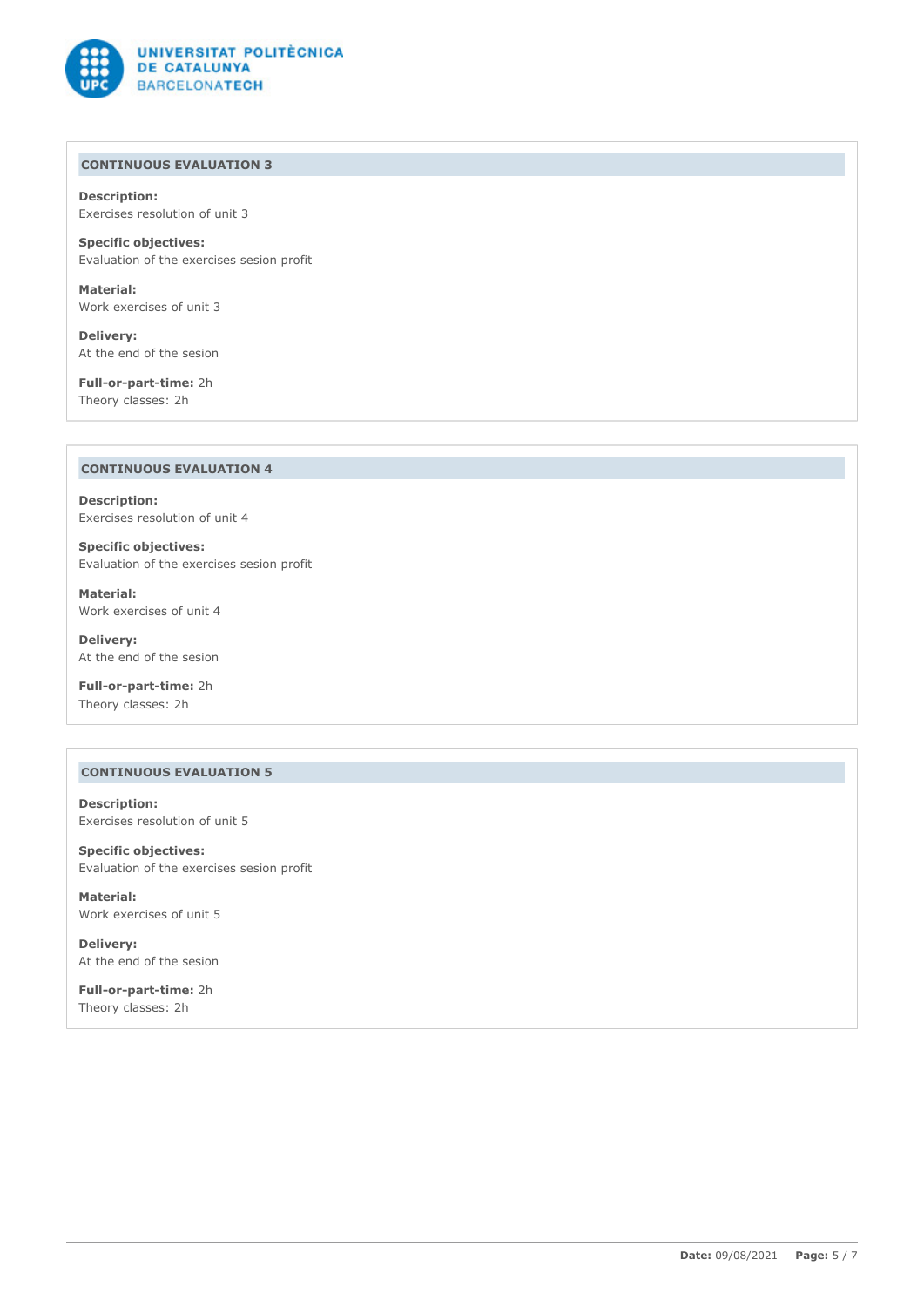

### **CONTINUOUS EVALUATION 6**

**Description:** Exercises resolution of unit 6

**Specific objectives:** Evaluation of the exercises sesion profit

**Material:** Work exercises of unit 6

**Delivery:** At the end of the sesion

**Full-or-part-time:** 2h Theory classes: 2h

### **CONTINUOUS EVALUATION 7**

**Description:** Presentation of real cases

**Specific objectives:** Evaluation of the unit 7 profit

**Delivery:** Programmed by the professor

**Full-or-part-time:** 2h Theory classes: 2h

### **CONTINUOUS EVALUATION 8**

**Description:** Presentation of real cases

**Specific objectives:** Evaluation of the unit 8 profit

**Delivery:** Programmed by the professor

**Full-or-part-time:** 2h Theory classes: 2h

### **CONTINUOUS EVALUATION 9**

**Description:** Presentation od real cases

**Specific objectives:** Evaluation of the unit 9 profit

**Delivery:** Programmed by the professor

**Full-or-part-time:** 2h Theory classes: 2h